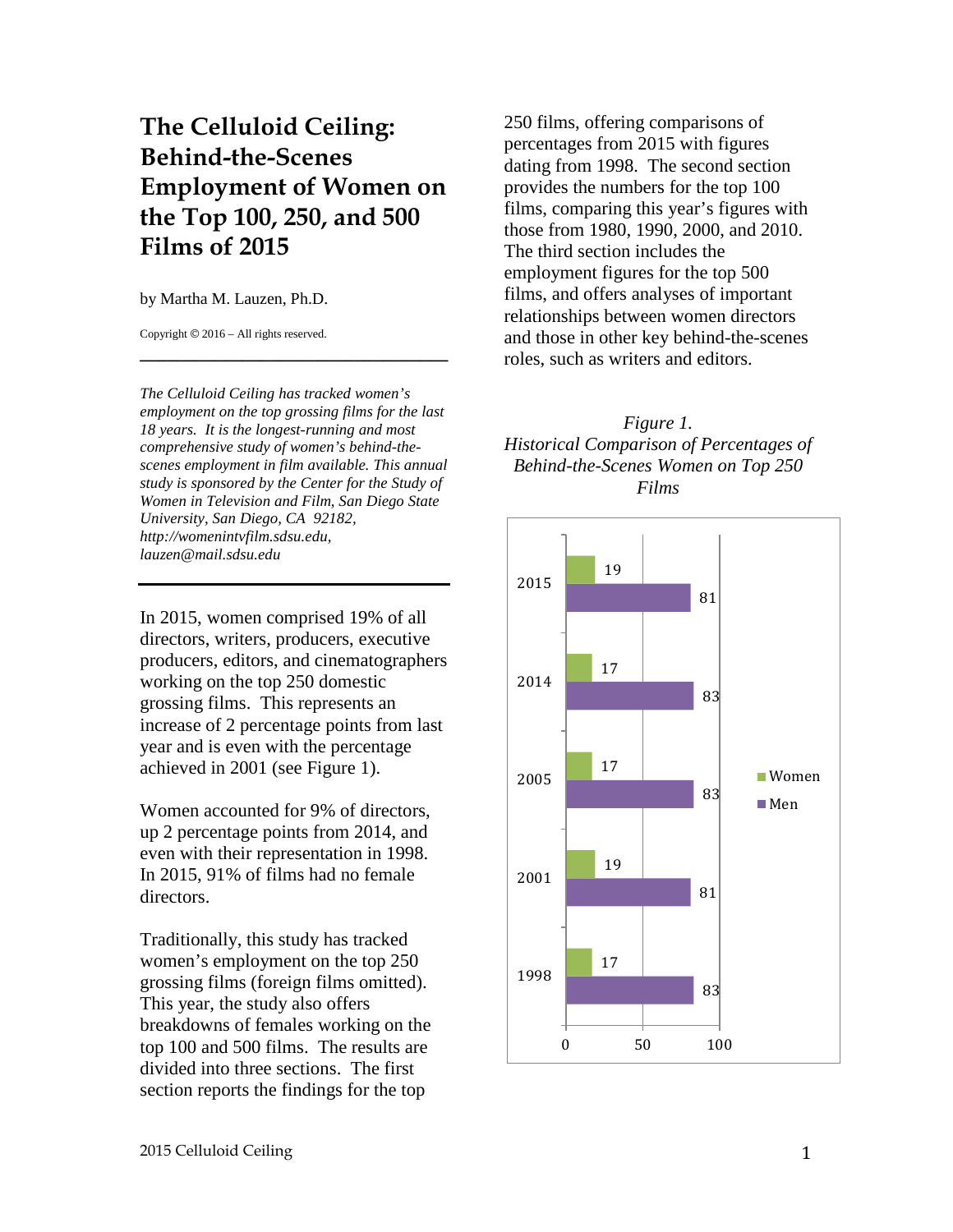### *Findings / Top 250 Films*

•This section analyzes behind-the-scenes employment of 2,735 individuals working on the top 250 domestic grossing films of 2015.

•Women fared best as producers (26%), followed by editors (22%), executive producers (20%), writers (11%), directors (9%), and cinematographers  $(6\%)$ .

•Last year, fully one-third or 33% of films employed 0 or 1 woman in the roles considered. 36% of films employed 2 to 3 women, 20% employed 4 to 5 women, 10% employed 6 to 9 women, and 1% employed 10 to 11 women. In contrast, 1% of films employed 0 or 1 man in the roles considered, 7% employed 2 to 5 men, 31% employed 6 to 9 men, and the remaining majority (61%) employed 10 to 27 men.

•A historical comparison of women's employment on the top 250 films in 2015 and 1998 reveals that the percentages of executive producers, producers, editors, and cinematographers have increased. The percentage of directors has remained the same, and the percentage of women writers has declined (see Figure 2).

•A comparison of women's employment on the top 250 films in 2015 and 2014 reveals that the percentages of women directors, executive producers, producers, editors, and cinematographers have increased. The percentage of women writers has remained the same.

•Women comprised 9% of all directors working on the top 250 films of 2015. This represents an increase of 2

*Figure 2. Historical Comparison of Percentages of Women Employed Behind the Scenes on Top 250 Films by Role*



percentage points from 2014 and is even with the figure for 1998. Ninety one percent (91%) of the films had no female directors (see Figure 3).

•Women accounted for 11% of writers working on the top 250 films of 2015. This represents no change from 2014 and a decrease of 2 percentage points from 1998. Eighty two percent (82%) of the films had no female writers.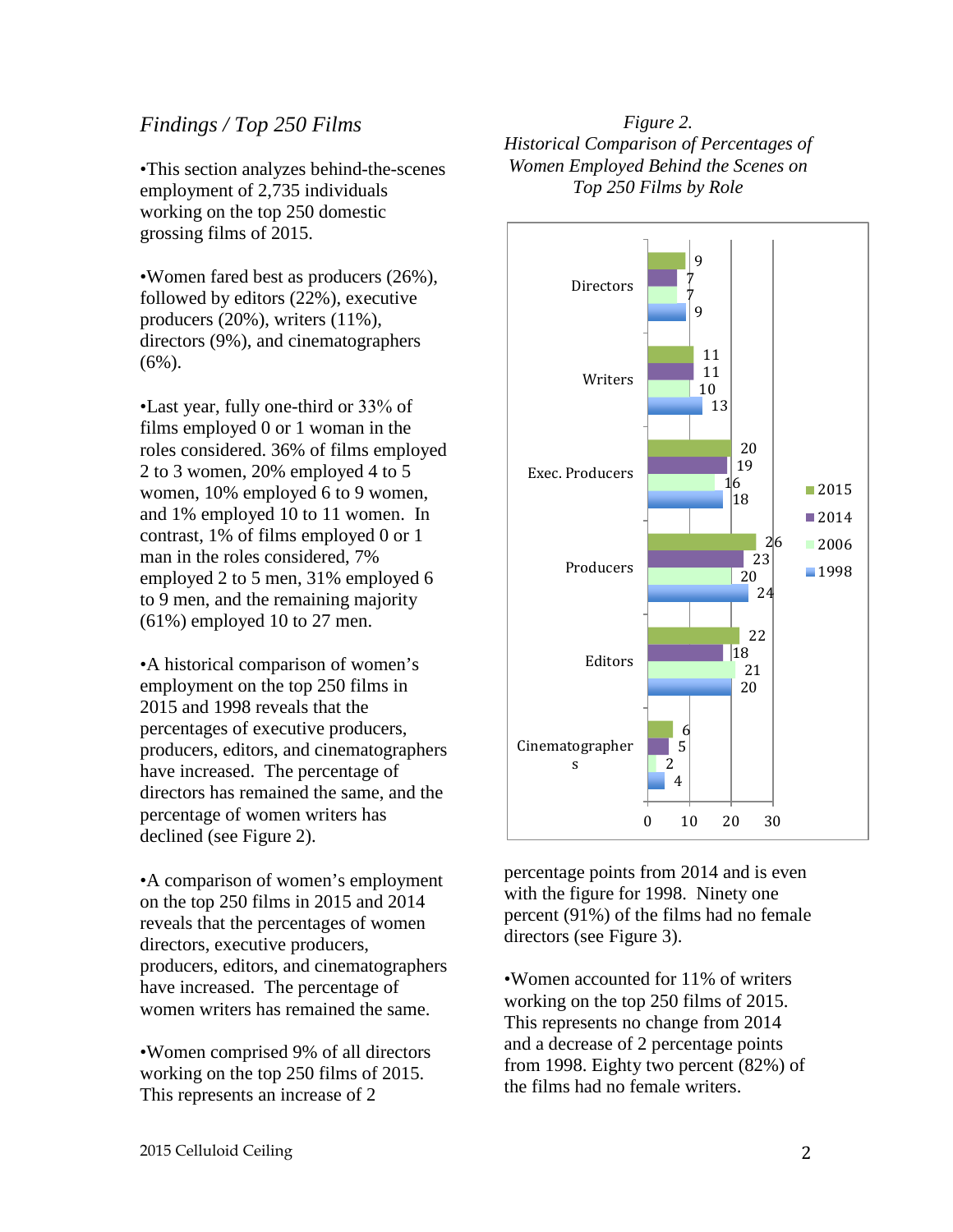#### *Figure 3. Percentages of Top 250 Films with No Women in Roles Considered*

91% had no women directors 82% had no women writers 52% had no women exec. producers 32% had no women producers 74% had no women editors 94% had no women cinematographers

Fully one-third or 33% of films had no or 1 woman in the roles considered

\_\_\_\_\_\_\_\_\_\_\_\_\_\_\_\_\_\_\_\_\_\_\_\_\_\_\_\_\_\_\_

•Women comprised 20% of all executive producers working on the top 250 films of 2015. This represents an increase of 1 percentage point from 2014 and an increase of 2 percentage points from 1998. Fifty two percent (52%) of the films had no female executive producers.

•Women accounted for 26% of all producers working on the top 250 films of 2015. This represents an increase of 3 percentage points from 2014 and an increase of 2 percentage points from 1998. Thirty two percent (32%) of the films had no female producers.

•Women comprised 22% of all editors working on the top 250 films of 2015. This represents an increase of 4 percentage points from 2014 and an increase of 2 percentage points from 1998. Seventy four percent (74%) of the films had no female editors.

•Women accounted for 6% of all cinematographers working on the top 250 films of 2015. This represents an increase of 1 percentage point from 2014 and 2 percentage points from 1998. Ninety four percent (94%) of the films had no female cinematographers.

•Women were most likely to work in the documentary and comedy genres, accounting for 36% and 34% of individuals working on these films in these films respectively. Women were least likely to work in the action and horror genres, accounting for 9% and 11% of those working on these films respectively.

# *Findings / Top 100 Films*

•This section considers the behind-thescenes employment of 1,337 individuals working on the top 100 domestic grossing films (foreign films omitted) of 2015.

•Overall, women accounted for 16% of all directors, writers, executive producers, producers, editors, and cinematographers working on the top 100 films.

•Women fared best as producers (22%), followed by editors (20%), executive producers (18%), writers (11%), directors (7%), and cinematographers (3%).

•Figure 4 provides a historical comparison of the 2015 figures with those from 1980, 1990, 2000, and 2010. When comparing the most recent figures for 2015 with 2010, the percentages of women have increased for almost every role considered with the exception of editors for whom the numbers remained the same.

•Women comprised 7% of directors working on the top 100 films of 2015. This represents an increase of 5 percentage points from 2010.

•Women accounted for 11% of writers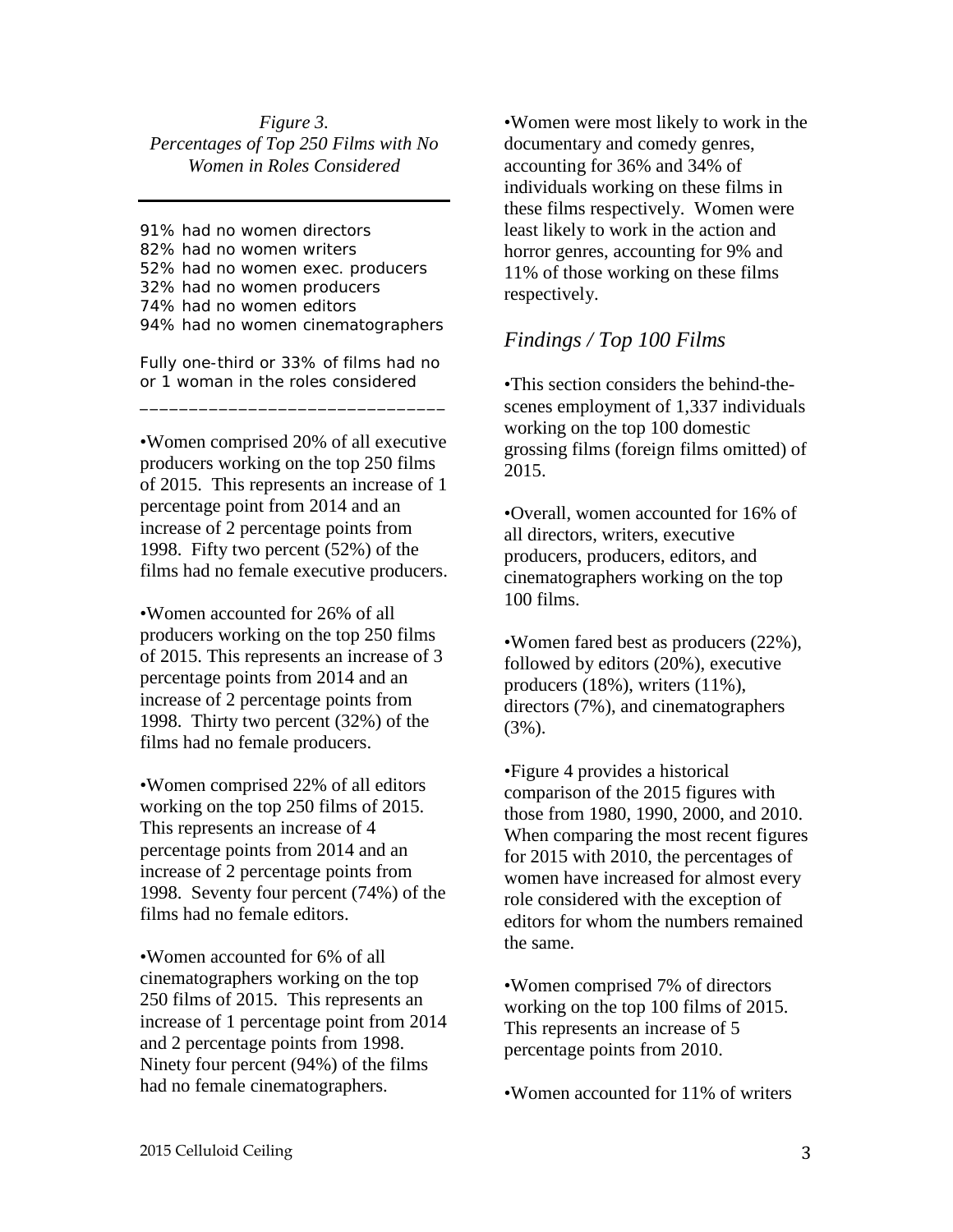working on the top 100 films of 2015. This represents an increase of 1 percentage point from 2010.

•Women comprised 18% of executive producers working on the top 100 films of 2015. This represents an increase of 4 percentage points from 2010.

*Figure 4. Historical Comparison of Percentages of Women Employed Behind the Scenes on Top 100 Films by Role\**



*\*Note that relatively minor fluctuations in the numbers affect this sample to a greater extent than the other samples included in this report due to its smaller size.*

•Women accounted for 22% of producers working on the top 100 films of 2015. This represents an increase of 2 percentage points from 2010.

•Women comprised 20% of editors working on the top 100 films of 2015. This figure is even with the one from 2010.

•Women accounted for 3% of cinematographers working on the top 100 films of 2010. This represents an increase of 3 percentage points from 2010.

## *Findings / Top 500 Films*

•This section analyzes behind-thescenes employment of 4,478 individuals working on the top 500 domestic grossing films (foreign films omitted) of 2015.

•Overall, women accounted for 21% of all directors, writers, executive producers, producers, editors, and cinematographers working on the top 500 films.

•Women fared best as producers (26%), followed by executive producers (23%), editors (21%), writers (15%), directors (12%), and cinematographers (10%).

•Women comprised 12% of directors working on the top 500 films of 2015, compared with 9% on the top 250 and 7% on the top 100. Figure 5 provides a summary of the employment of women on the top 100, 250, and 500 grossing films.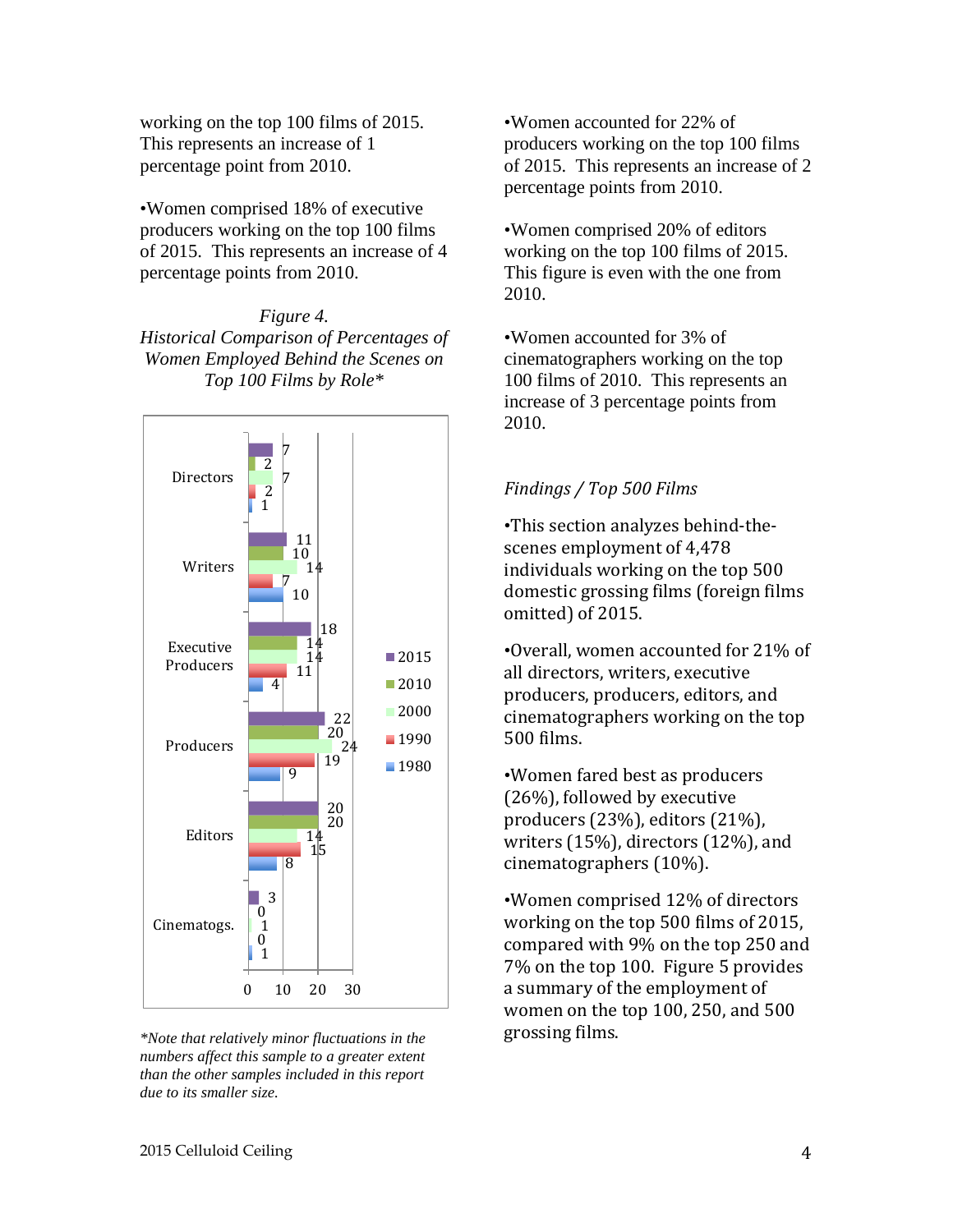•Women accounted for 15% of writers working on the top 500 films of 2015, compared with 11% on the top 250 and top 100.

•Women comprised 23% of executive producers working on the top 500 films of 2015, compared with 20% on the top 250, and 18% on the top 100.

#### *Figure 5. Comparison of Percentages of Women Working in Key Behind-the-Scenes Roles on the Top 100, 250, and 500 Domestic Grossing Films of 2015*



•Women accounted for 26% of producers working on the top 500 films of 2015 compared with 26% on the top 250 and 22% on the top 100.

•Women comprised 21% of editors working on the top 500 films of 2015, compared with 22% on the top 250 films and 20% on the top 100.

•Women accounted for 10% of cinematographers working on the top 500 films of 2015, compared with 6% on the top 250 and 3% on the top 100.

*Top 500 Films/Comparison of Films with at Least One Female Director vs. Films with Exclusively Male Directors*

•Films with at least one female director employed greater percentages of women working as writers, editors, and cinematographers than films with exclusively male directors.

•On films with at least one female director, women comprised 53% of writers. On films with exclusively male directors, women accounted for 10% of writers (see Figure 6).

•On films with at least one female director, women comprised 32% of editors. On films with exclusively male directors, women accounted for 19% of editors.

•On films with at least one female director, women comprised 12% of cinematographers. On films with exclusively male directors, women accounted for 10% of cinematographers.